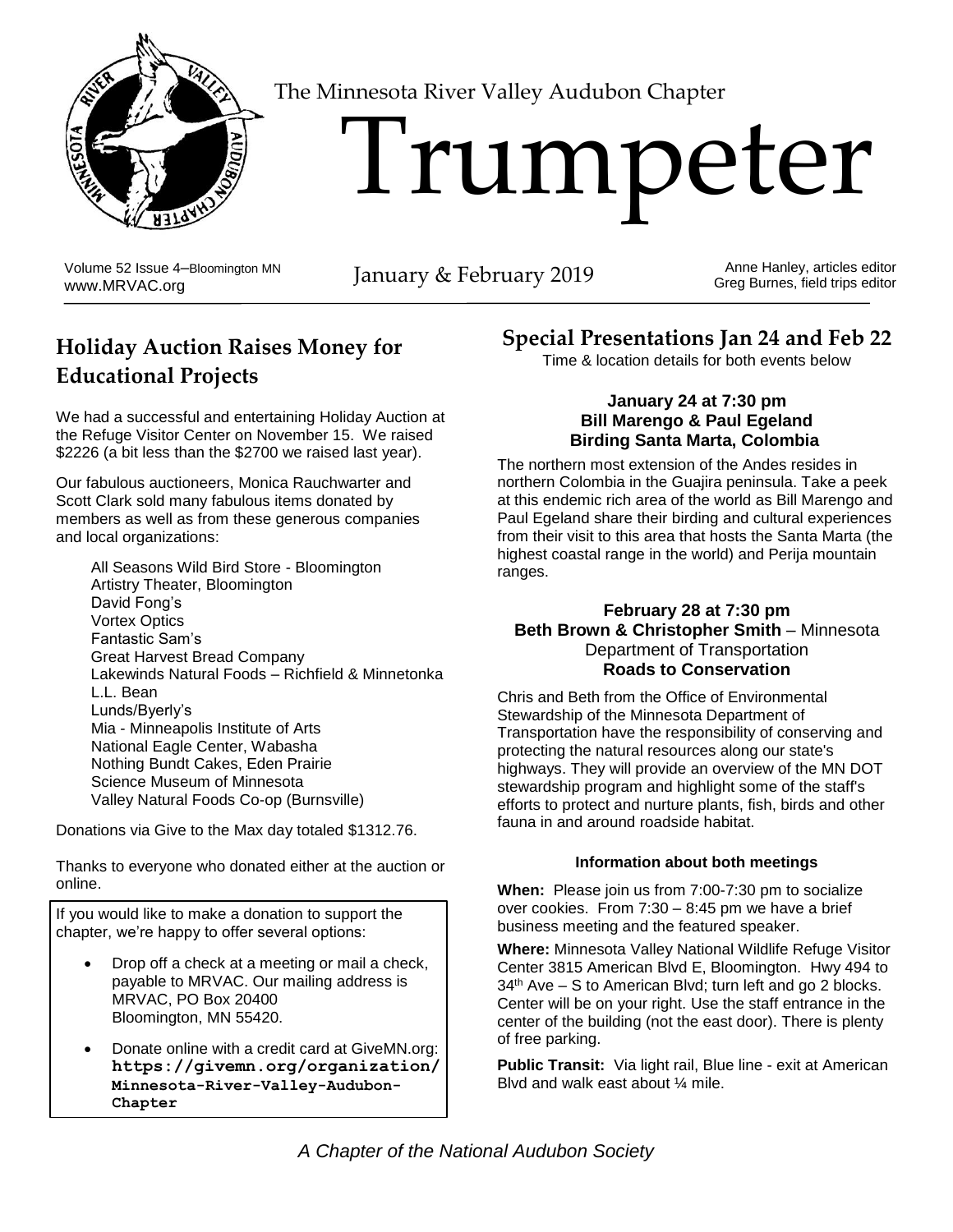

## **Call for Trumpeter Award Nominations**

Each spring for 15 of the past 17 years, MRVAC has presented the Trumpeter Award to one of its members for outstanding long-term contributions to MRVAC. We are soliciting nominations from you; tell us who you think should be our next recipient. Please send in a nomination by Jan. 31. The selection committee, which is composed of the previous years' recipients, will review the nominations and forward their choice to the Board. The award will be presented at a subsequent meeting.

There are two ways to get a nomination form:

- Find the nomination form at **[www.mrvac.org](http://www.mrvac.org/)** on the "About Us" tab.
- Call Becky Lystig (651-452-1133) to have a copy mailed to you.

Completed applications can be sent to her at **[markbeckylystig@comcast.net](mailto:markbeckylystig@comcast.net)** or mailed to Becky Lystig, 1741 Sartell Ave, Eagan, MN 55122.

Previous Trumpeter Award recipients:

- 2001 Karol Gresser 2008 Jack Mauritz 2002 Joe White 2009 George Tkach 2003 Pat & Jack Telfer 2010 Bob Leis 2004 Edith Grace Quam 2011 Hanley-Skinner 2005 Craig Mandel 2012 Steve Weston<br>
2006 John Rehbein 2013 Bob Williams 2006 John Rehbein
- 2007 Lois Norrgard 2016 Mark & Becky Lystig 2018 Dave & Rita Baden



---------------------------------------------

Gift certificates and textiles Wreath & SF seeds

## **Pictures from the Auction**



One of the book tables



Jewelry and art



**List** 

cake, wine, candy, honey

And lots of snacks for the participants to enjoy





Page 2 Printed on recycled paper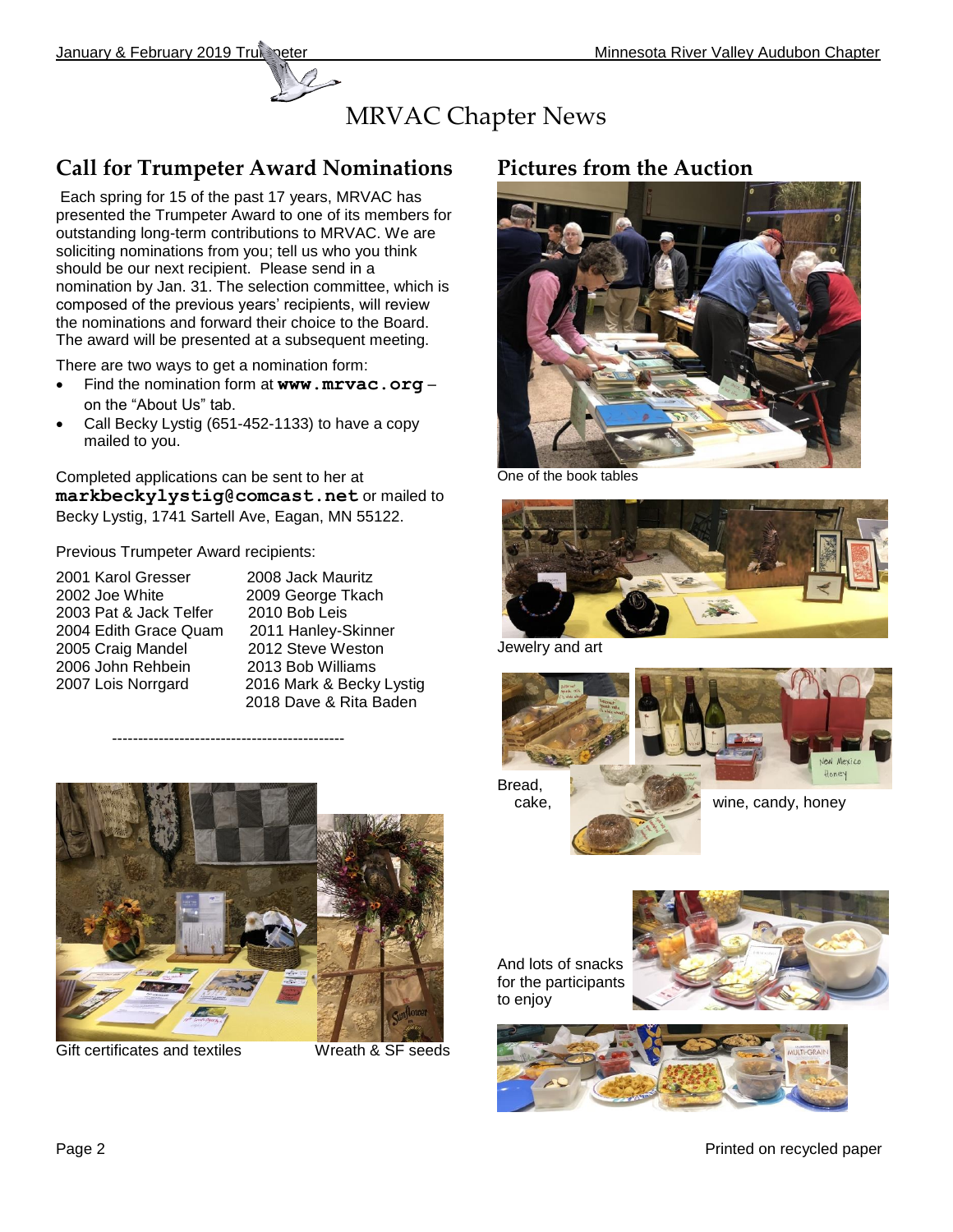

## **Minnesota Valley National Wildlife Refuge Visitor Centers Winter Hours**

Bloomington Education and Visitor Center 3815 American Blvd. East Bloomington, MN 55425 Phone: 952-854-5900

Regular September to May hours at the Bloomington Education and Visitor Center are Wednesday through Sunday from 9:00 a.m. – 4:00 p.m.

Rapids Lake Education Center

15865 Rapids Lake Rd. (formerly Carver Highlands Dr.) Carver, MN 55315

Phone: 952-361-4500

The Rapids Lake Education Center is open to the public and school groups during the school year on Tuesday through Friday from 9:00 a.m.- 3:00 p.m.

Check the events calendar on-line for

**[www.fws.gov/refuge/Minnesota\\_Valley](http://www.fws.gov/refuge/Minnesota_Valley/Events.html) [/Events.html](http://www.fws.gov/refuge/Minnesota_Valley/Events.html)**

## **Recycling News**

You can help keep Minnesota's recyclables as saleable as possible by only recycling items that are clean and actually able to be recycled. China now is only purchasing cardboard for recycling because so much of the plastic, glass and metal from the US was dirty and contained too many items that can't be recycled.

I recently learned that **black plastic microwave cooking trays are not accepted** – they should be put in the trash. That seemed odd to me, as there is a number on the underside of the tray. Here's what I found on-line: "Plastic items are sorted by optical scanners which use the reflection of light to identify the types of plastics. Black plastic doesn't reflect light, so cannot be seen and sorted by the scanners and could end up contaminating other materials such as glass bottles. Microwave food trays which are normally black are also made of a special type of plastic which cannot be easily recycled."

Remember that tissues and paper towels can be placed in Organics recycling, but not in your single sort Paper-Glass-Metal-Plastic bin.

Plastic bags should be taken to a special bag recycling location (e.g. at Cub Foods), not put in your recycling bin. Why? The main reason is that the bags get caught in the single-sort equipment. Your best option is to bring reusable bags on all your shopping trips.

## **Events at the International Owl Center**

Monthly Pellet Dissection Day (free pellet dissection with every admission) January 12 and February 2, 2019

Expert-led Owl Prowl to call in wild owls (\$10/nonmember, \$7/member) January 26. RSVP to [karla@](mailto:karla@internationalowlcenter.org) [internationalowlcenter.org](mailto:karla@internationalowlcenter.org)

International Festival of Owls [\(www.festivalofowls.com\)](http://www.festivalofowls.com/) March 1-3: World Owl Hall of Fame speakers include Paula Enriquez from Mexico and Richard Raid from Florida. We also plan to have a book signing of "Owls of the World" by Heimo Mikkola from Finland and a prerelease signing of a new children's owl book by Christie Gove Berg. There will also be a professional chainsaw carver carving a dead ash log into an elaborate owl bench.

## **Dinner at the Lake - Omashkooz:**

## **Returning a Native**

Saturday, February 9 - 6:00 pm Audubon Center of the North Woods, Sandstone MN

After a wonderful banquet dinner, Mike Schrage, Wildlife Biologist for the Fond du Lac Band of Lake Superior Chippewa, will talk about the reintroduction of elk to Minnesota. Omashkooz is the Ojibwe word for elk. Mike will talk about the efforts of the Fond du Lac Band, the University of Minnesota and the Rocky Mountain Elk Foundation to investigate the feasibility of restoring elk to parts of northeast Minnesota. He'll talk about the history and ecology of elk in the eastern United States and the process for restoring elk to northeast Minnesota.

Overnight lodging is also available - call 320-245-2648 to inquire. Adults: \$35; Children ages 5-12 yrs: \$17. RESERVATIONS ARE REQUIRED. Learn more and reserve online **[audubon-center.org/calendar](https://www.audubon-center.org/event/dal-feb19/)**.

# **Olympic Peninsula Birdfest**

April 12-14, 2019

Enjoy guided birding trips, boat tours, live auction, raffle, gala banquet, and more. Our featured speaker: John Marzluff, professor of wildlife science at the University of Washington and author. Join our festival pre-trip: a threeday, two-night birding/sightseeing cruise of the San Juan Islands, April 9-11, 2019 or extend your festival with our Neah Bay post-trip on April 14-16, 2019: three days exploring northwest coastal Washington. To learn more and register, visit **www.olympicbirdfest.org**